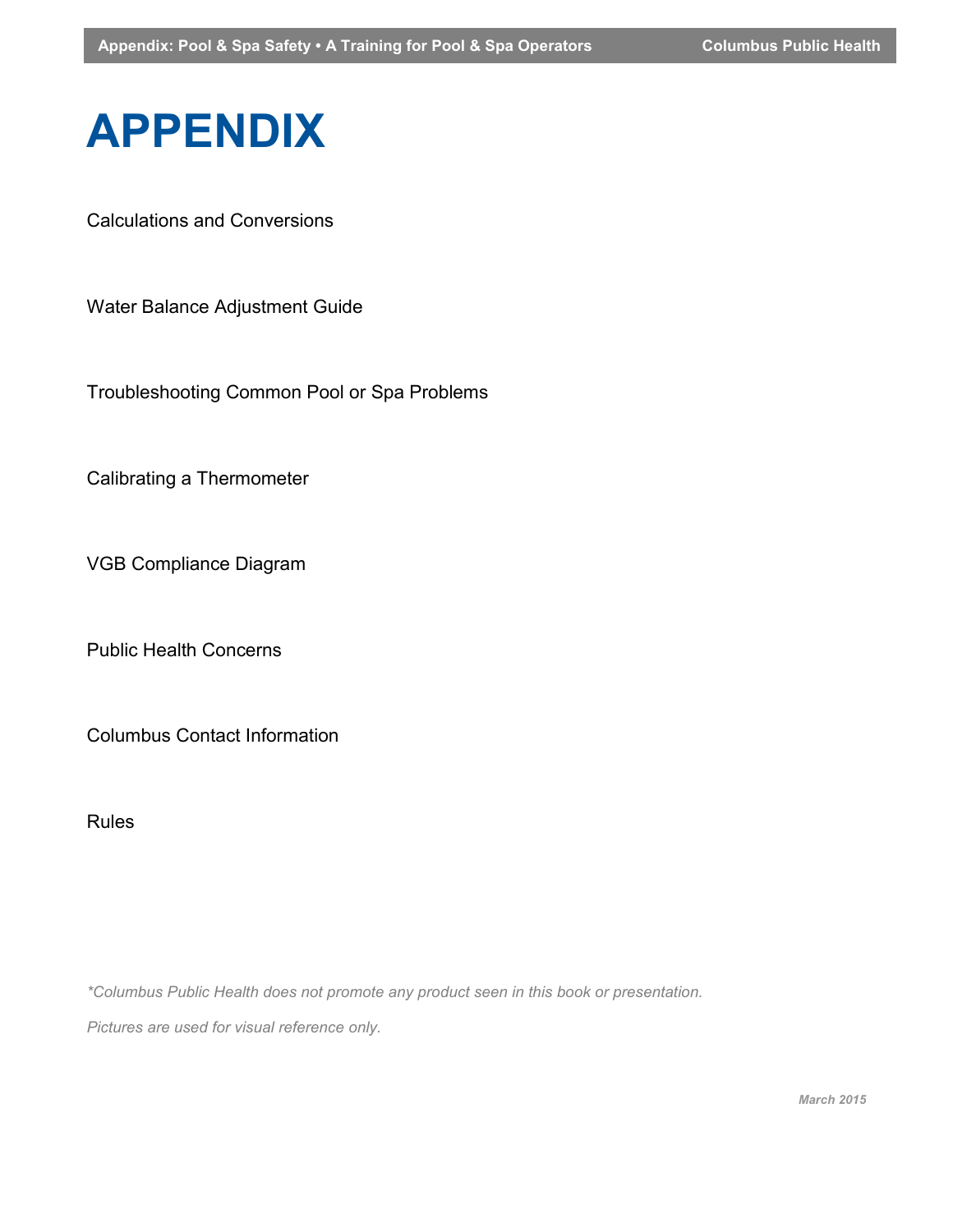# **CALCULATING SURFACE AREA (IN FT<sup>2</sup>) AND POOL CAPACITY** (IN GALLONS)

#### **Surface Area = Length x Width**

#### **Capacity** = Surface Area x Average Depth x 7.5

Calculating surface area in square feet is a process of, generally speaking, taking the length multiplied by the width of the pool or spa. However, some pools and spas are not perfect rectangles and need special equations to determine this figure.

To calculate pool capacity, you must first know the surface area and the average depth. In a pool with a constant slope, you determine the average depth by adding the depth of the shallow end to the depth of the deep end, then divide that by 2. However, if a pool does not have a constant slope, you need to calculate the capacity by dividing the pool into sections, provided that each of the sections has its own constant slope. You can then calculate the





**TOTAL VOLUME = 15,000 + 31,875 + 9,000 = 55,875 gallons**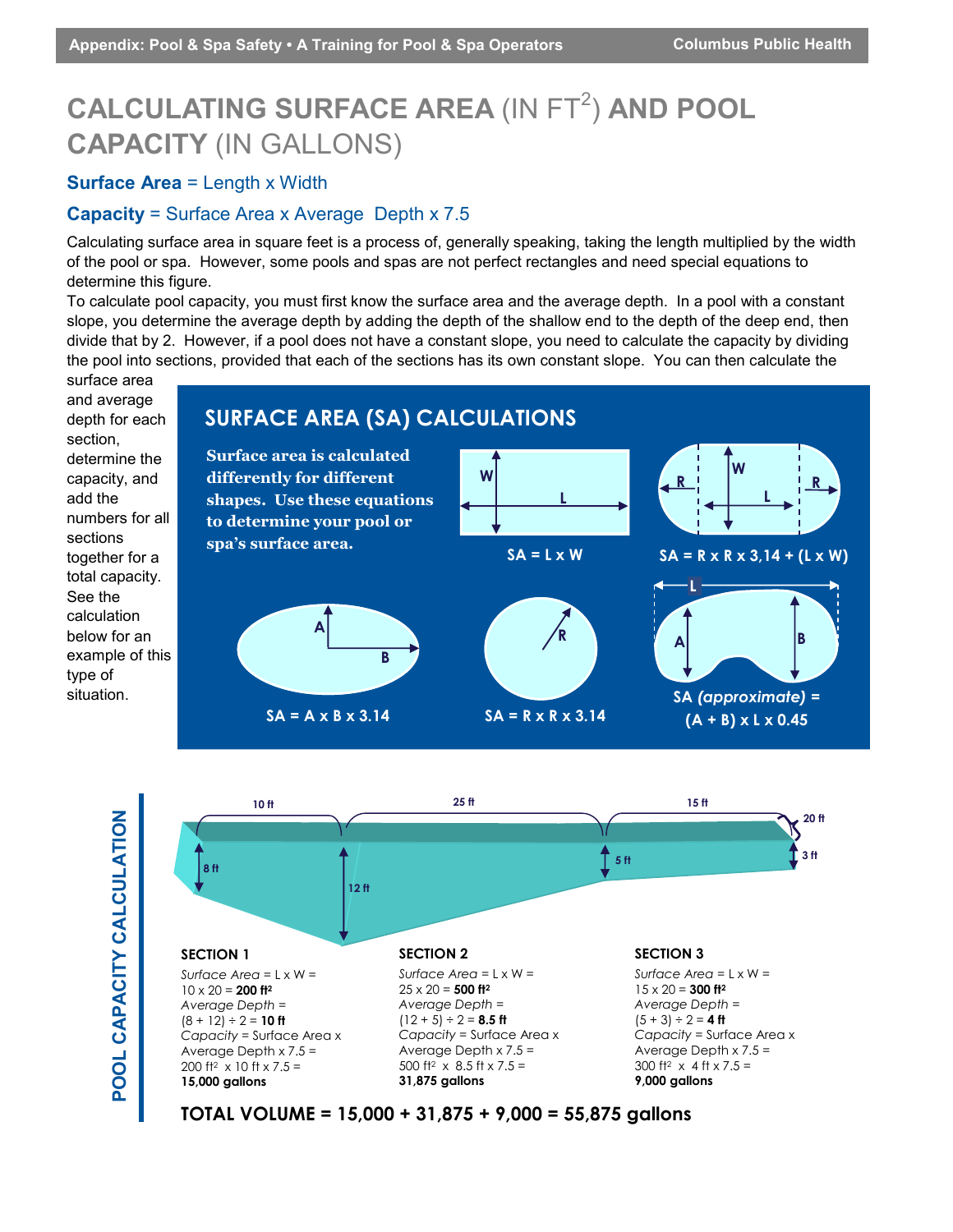**Appendix: Pool & Spa Safety • A Training for Pool & Spa Operators Columbus Public Health**

# **HELPFUL UNIT CONVERSIONS AND CONSTANT VARIABLES**

**Ounces to Pounds** # Ounces  $\div$  16 = # Pounds

**Fluid Ounces to Gallons** # Fluid Ounces  $\div$  128 = # Gallons

**Liters to Gallons** # Liters  $x$  3.875 = # Gallons

**Cups to Fluid Ounces** # Cups  $x$  8 = # Fluid Ounces

**Cubic Feet to Gallons** # Cubic Feet x 7.5 = # Gallons

**Square Inches to Square Feet** Inches<sup>2</sup> ÷ 144 = Feet<sup>2</sup>

**Pints to Quarts** # Pints  $x = 2 = 4$  Gallons

**Quarts to Gallons** # Quarts  $x$  4 = # Gallons

**Gallons to Pounds** # Gallons  $x 8.33 = #$  Pounds

**Meters to Feet** # Meters  $x$  3.28 = # Feet

**Yards to Feet** # Yards  $x$  3 = # Feet

**Parts per Million to Milligrams per Liter** 1 ppm =  $1$  mg/L

**Fahrenheit to Celsius**  $^{\circ}$ C = 5/9 x ( $^{\circ}$ F - 32)

**Celsius to Fahrenheit**  $\degree$ F = (9/5 x  $\degree$ C) + 32

**1 ppm = 8.33 pounds of chemical in one million gallons of water**

**1 Pound per Square Inch (psi) is the pressure created by a column of water 2.31 feet high**

**1 Micron = 1 Millionth of one Meter**

# **POOL OR SPA BASIC CALCULATION GUIDE**

Pool Name:

Surface Area  $(SA)^* = L \times W = \_$ 

Average Depth\*  $=$ 

\*For a pool or spa with multiple sections, calculate surface area and average depth for each section separately.

Total Capacity =  $SA \times Average$  Depth  $\times 7.5 =$ 

Minimum Turnover Rate = Hours Turnover rates are: 8 hrs for pools, 2 hours for wading pools, .5 hours for spas

Flow Rate = Capacity ÷ (Turnover Rate x 60 min/hr) =

Filter Area Needed = Flow Rate x Filter Media Rate\*\* = \*\*See page 11 in the workbook for filter media rates.

*Your facility should maintain records that contain information such as pool capacity or volume as well as pool dimensions to help you calculate these items. If you are having problems finding information or need help with calculations, contact Columbus Public Health and we will schedule an appointment to help you determine these parameters.*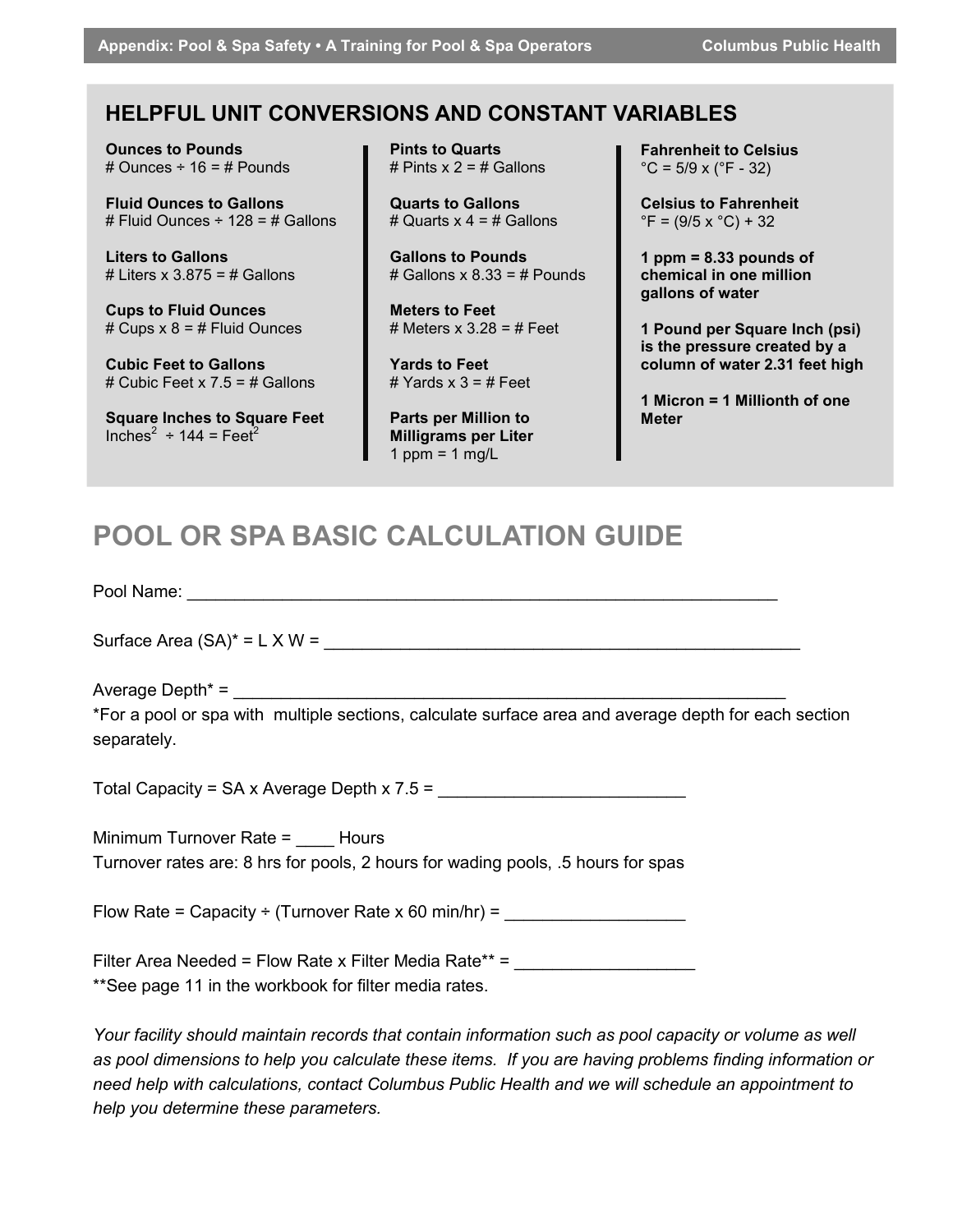|                                  |                            | <b>10,000 GALLONS</b>                                                    |                                | <b>40,000 LITERS</b>                                                                       |                  |                                 |                  |
|----------------------------------|----------------------------|--------------------------------------------------------------------------|--------------------------------|--------------------------------------------------------------------------------------------|------------------|---------------------------------|------------------|
| <b>INCREASE CHLORINE</b>         |                            | <b>DESIRED CHANGE</b><br>1 PPM<br>5 PPM<br><b>10 PPM</b>                 |                                | <b>DESIRED CHANGE</b><br>1 $mg/L$<br>5 mg/L 10 mg/L                                        |                  |                                 |                  |
|                                  | Calcium Hypochlorite (67%) | 2.0 oz                                                                   | 10 oz                          | $1.3$ lb                                                                                   | 63 g             | 315 g                           | 630 g            |
|                                  | Sodium Hypochlorite (12%)  | $10.7$ floz                                                              | $1.7$ qts                      | $3.3$ qts                                                                                  | 330 mL           | 1.36L                           | 3.3L             |
|                                  | Lithium Hypochlorite       | 3.8 oz                                                                   | 1.2 <sub>lb</sub>              | $2.4$ lb                                                                                   | 110 <sub>g</sub> | 570 g                           | $1.1$ kg         |
|                                  | Dichlor (62%)              | 2.1 oz                                                                   | 10.75 oz                       | $1.3$ lb                                                                                   | 65 g             | 320 g                           | 650 g            |
|                                  | Dichlor (56%)              | 2.4 oz                                                                   | 12 oz                          | $1.4$ lb                                                                                   | 72 g             | 360 g                           | 720 g            |
|                                  | Trichlor                   | 1.5 oz                                                                   | 7.5 oz                         | 14 oz                                                                                      | 44 g             | 220 <sub>g</sub>                | 440 g            |
| <b>INCREASE TOTAL ALKALINITY</b> |                            | <b>10 PPM</b>                                                            | <b>30 PPM</b>                  | <b>DESIRED CHANGE</b><br><b>DESIRED CHANGE</b><br><b>50 PPM</b><br>10 mg/L 30 mg/L 50 mg/L |                  |                                 |                  |
|                                  | Sodium Bicarbonate         | $1.4$ lb                                                                 | 4.2 lb                         | 7.0 lb                                                                                     | 670 g            | $2.0$ kg                        | 3.4 kg           |
|                                  | Sodium Carbonate           | 14 oz                                                                    | 2.6 <sub>lb</sub>              | 4.4 lb                                                                                     | 400 <sub>g</sub> | $1.2$ kg                        | $2.0$ kg         |
|                                  | Sodium Sesquicarbonate     | $1.25$ lb                                                                | 3.75 lb                        | 6.25 lb                                                                                    | 600 g            | $1.8$ kg                        | 3.0 kg           |
| <b>DECREASE TOTAL ALKALINITY</b> |                            | <b>DESIRED CHANGE</b><br><b>10 PPM</b><br><b>30 PPM</b><br><b>50 PPM</b> |                                | <b>DESIRED CHANGE</b><br>10 mg/L 30 mg/L 50 mg/L                                           |                  |                                 |                  |
|                                  | Muriatic Acid (31.4 %)     | 13 floz                                                                  | $2.4$ qts                      | 1 gal                                                                                      | 800 mL           | 2.4L                            | 4.0 <sub>L</sub> |
|                                  | Sodium Bisulfate           | 2.1 <sub>lb</sub>                                                        | 6.4 <sub>lb</sub>              | 10.5 lb                                                                                    | $1.03$ kg        | 3.1 kg                          | 5.15 kg          |
| <b>INCREASE CALCIUM HARDNESS</b> |                            | <b>DESIRED CHANGE</b><br><b>10 PPM</b><br><b>30 PPM</b><br><b>50 PPM</b> |                                | <b>DESIRED CHANGE</b><br>10 mg/L 30 mg/L 50 mg/L                                           |                  |                                 |                  |
|                                  | Calcium Chloride (100%)    | $0.9$ lb                                                                 | 2.8 <sub>lb</sub>              | 4.6 lb                                                                                     | 402 <sub>g</sub> | $1.2$ kg                        | $2.0$ kg         |
|                                  | Calcium Chloride (77%)     | $1.2$ lb                                                                 | 3.6 lb                         | 6.0 lb                                                                                     | 575 g            | $1.7$ kg                        | 2.9 kg           |
| <b>INCREASE STABALIZER</b>       |                            | <b>DESIRED CHANGE</b><br><b>10 PPM</b><br><b>30 PPM</b><br><b>50 PPM</b> |                                | <b>DESIRED CHANGE</b><br>10 mg/L 30 mg/L 50 mg/L                                           |                  |                                 |                  |
|                                  | Cyanuric Acid              | 13 oz                                                                    | 2.5 <sub>lb</sub>              | 4.1 lb                                                                                     | 400 <sub>g</sub> | $1.2$ kg                        | 2 kg             |
| <b>NEUTRALIZE CHLORINE</b>       |                            | 1 PPM                                                                    | <b>DESIRED CHANGE</b><br>5 PPM | <b>10 PPM</b>                                                                              | 1 mg/L           | <b>DESIRED CHANGE</b><br>5 mg/L | 10 mg/L          |
|                                  | Sodium Thiosulfate         | 1.4 oz                                                                   | 7 oz                           | 14 oz                                                                                      | 42 <sub>g</sub>  | 210 <sub>g</sub>                | 419 g            |
|                                  | Sodium Sulfite             | 2.4 oz                                                                   | 12 oz                          | 1.5 <sub>lb</sub>                                                                          | 71 g             | 356 g                           | 711 g            |

*\*Always follow the instructions on the manufacturer's label for exact dosage amounts*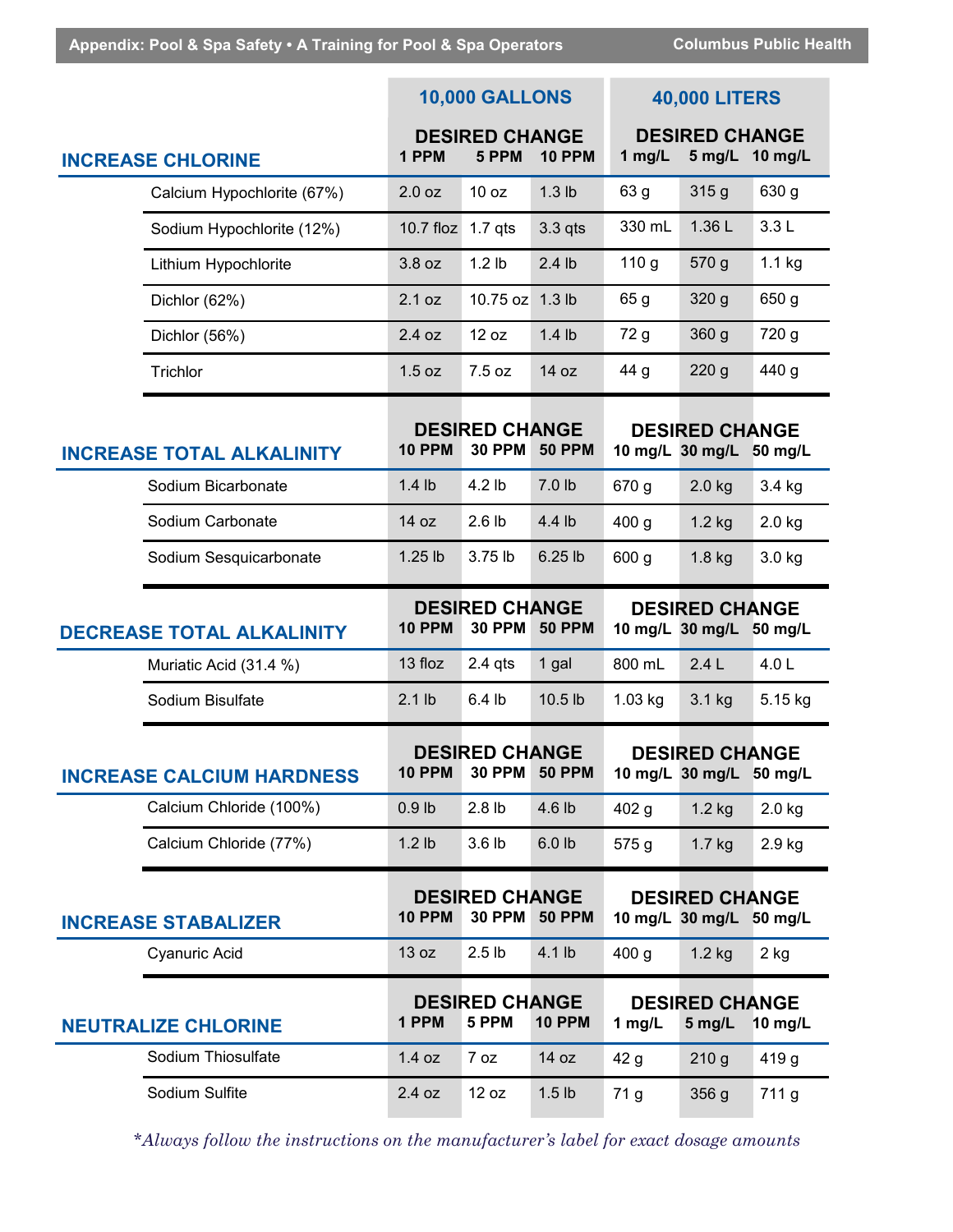| <b>PROBLEM</b>                                       |                                                                                                                                                                                                                                                                                                                                                                                                                                                                                                                                                                                                                                  | <b>SYMPTOMS</b>                                                                                                                                                                                                                                                                                                         | <b>CAUSES</b><br>(most to least likely)                                                                            |  |  |
|------------------------------------------------------|----------------------------------------------------------------------------------------------------------------------------------------------------------------------------------------------------------------------------------------------------------------------------------------------------------------------------------------------------------------------------------------------------------------------------------------------------------------------------------------------------------------------------------------------------------------------------------------------------------------------------------|-------------------------------------------------------------------------------------------------------------------------------------------------------------------------------------------------------------------------------------------------------------------------------------------------------------------------|--------------------------------------------------------------------------------------------------------------------|--|--|
| <b>CLOUDY WATER</b>                                  |                                                                                                                                                                                                                                                                                                                                                                                                                                                                                                                                                                                                                                  | Hazy or milky appearance to water. Lack of sparkle.                                                                                                                                                                                                                                                                     | Disinfection; Circulation;<br>Filtration; Cyanuric Acid;<br>Ph; Calcium Hardness;<br><b>Total Dissolved Solids</b> |  |  |
| <b>ALGAE GROWTH</b>                                  |                                                                                                                                                                                                                                                                                                                                                                                                                                                                                                                                                                                                                                  | Green or almost black spots on the pool/spa walls<br>and bottom or pasty green tint to water.                                                                                                                                                                                                                           | <b>Disinfection</b><br>Circulation<br>Cyanuric Acid<br>рH<br>Filtration                                            |  |  |
| <b>DIRT ACCUMULATION or</b><br><b>SCUM LINE</b>      |                                                                                                                                                                                                                                                                                                                                                                                                                                                                                                                                                                                                                                  | Debris on pool/spa bottom or on water surface, dark<br>oily film on pool/spa sides.                                                                                                                                                                                                                                     | Circulation                                                                                                        |  |  |
| <b>EYE IRRITATION or</b><br><b>CHLORINE SMELL</b>    |                                                                                                                                                                                                                                                                                                                                                                                                                                                                                                                                                                                                                                  | Dry or itchy eyes.<br>Chlorine smell on skin and in hair.                                                                                                                                                                                                                                                               | рH<br>Circulation<br>Disinfection                                                                                  |  |  |
| <b>STAIN FORMATION or</b><br><b>DISCOLORED WATER</b> |                                                                                                                                                                                                                                                                                                                                                                                                                                                                                                                                                                                                                                  | Brown, red or gray discoloration on pool/spa walls<br>and bottom, rust red or clear green tint to water.                                                                                                                                                                                                                | рH                                                                                                                 |  |  |
| <b>UNSTABLE pH or</b><br><b>HARD TO CHANGE pH</b>    |                                                                                                                                                                                                                                                                                                                                                                                                                                                                                                                                                                                                                                  | Problem keeping pH within ideal range.                                                                                                                                                                                                                                                                                  | <b>Total Alkalinity</b><br>рH                                                                                      |  |  |
| <b>CALCIFIED FILTER or</b><br><b>SCALED HEATER</b>   |                                                                                                                                                                                                                                                                                                                                                                                                                                                                                                                                                                                                                                  | Excessive flow restriction in filter or heater not caused<br>by oils.                                                                                                                                                                                                                                                   | рH<br>Calcium Hardness                                                                                             |  |  |
| <b>WATER TASTES SALTY</b>                            |                                                                                                                                                                                                                                                                                                                                                                                                                                                                                                                                                                                                                                  | Salt or brackish taste to water.                                                                                                                                                                                                                                                                                        | <b>Total Dissolved Solids</b>                                                                                      |  |  |
| <b>GROUT EROSION or</b><br><b>PLASTER EROSION</b>    |                                                                                                                                                                                                                                                                                                                                                                                                                                                                                                                                                                                                                                  | Grout between tiles missing or plaster surface rough<br>and possibly trapping dirt.                                                                                                                                                                                                                                     | рH<br>Calcium Hardness                                                                                             |  |  |
|                                                      | <b>CIRCULATION</b><br>Run pump continuously. Maintain turnover rates: Pools-8 hrs, Spas-30 min<br>Clean hair and lint trap. Backwash filter. Set valves to minimize restriction.<br>If filter oily, clean with degreaser (tri sodium phosphate)<br>If filter calcified, treat with decalcifier. Use sequestrant thereafter.<br>If heater calcified, have heater repaired. Use sequestrant thereafter.<br>Adjust inlet fittings to cause water to rotate slowly in one direction.<br>Equip skimmers with all necessary parts (weirs, equalizers).<br>If pool has gutters, inspect and repair modulation valve on main drain line. |                                                                                                                                                                                                                                                                                                                         |                                                                                                                    |  |  |
|                                                      | FILTRATION                                                                                                                                                                                                                                                                                                                                                                                                                                                                                                                                                                                                                       | If DE filter, properly coat with DE. Repair any damaged elements.<br>If cartridge filter, replace torn elements. Reseat elements properly.<br>If sand filter, add clarifier to pool/spa water. Inspect and clean sand.<br>Eliminate air leaks on suction side of pump. Check filter air vent.                           |                                                                                                                    |  |  |
| CAUSES                                               | <b>DISINFECTION</b>                                                                                                                                                                                                                                                                                                                                                                                                                                                                                                                                                                                                              | Maintain proper disinfection level throughout pool/spa.<br>Adjust circulation to assure uniform distribution of disinfectant.<br>If algae visible, superchlorinate and brush pool/spa surface. Use algaecide.<br>If eye irritation, superchlorinate.<br>If disinfectant level too high, lower with sodium thiosulphate. | SOLUTIONS                                                                                                          |  |  |
|                                                      | <b>CYANURIC ACID</b>                                                                                                                                                                                                                                                                                                                                                                                                                                                                                                                                                                                                             | If cyanuric acid level too high, drain and refill or dilute with fresh water.                                                                                                                                                                                                                                           |                                                                                                                    |  |  |
|                                                      | <b>PH</b>                                                                                                                                                                                                                                                                                                                                                                                                                                                                                                                                                                                                                        | If pH below 6.8, add sequestrant, adjust total alkalinity, add soda ash.<br>If pH below 7.2, add soda ash.<br>If pH above 8.0, add acid.<br>If metal discoloration or staining, use sequestrant. Maintain constant pH.                                                                                                  |                                                                                                                    |  |  |
|                                                      | <b>TOTAL ALKALINITY</b>                                                                                                                                                                                                                                                                                                                                                                                                                                                                                                                                                                                                          | If total alkalinity below 80 ppm, add sodium bicarbonate.<br>If total alkalinity above 120 ppm, add acid to maintain pH of 7.4-7.6.                                                                                                                                                                                     |                                                                                                                    |  |  |
|                                                      | <b>CALCIUM HARDNESS</b>                                                                                                                                                                                                                                                                                                                                                                                                                                                                                                                                                                                                          | If calcium hardness below 200 ppm, add calcium chloride.<br>If calcium hardness above 500 ppm, add sequestrant.                                                                                                                                                                                                         |                                                                                                                    |  |  |
|                                                      | <b>TOTAL DISSOLVED SOLIDS</b>                                                                                                                                                                                                                                                                                                                                                                                                                                                                                                                                                                                                    | If water tastes salty, drain and refill or dilute with fresh water.                                                                                                                                                                                                                                                     |                                                                                                                    |  |  |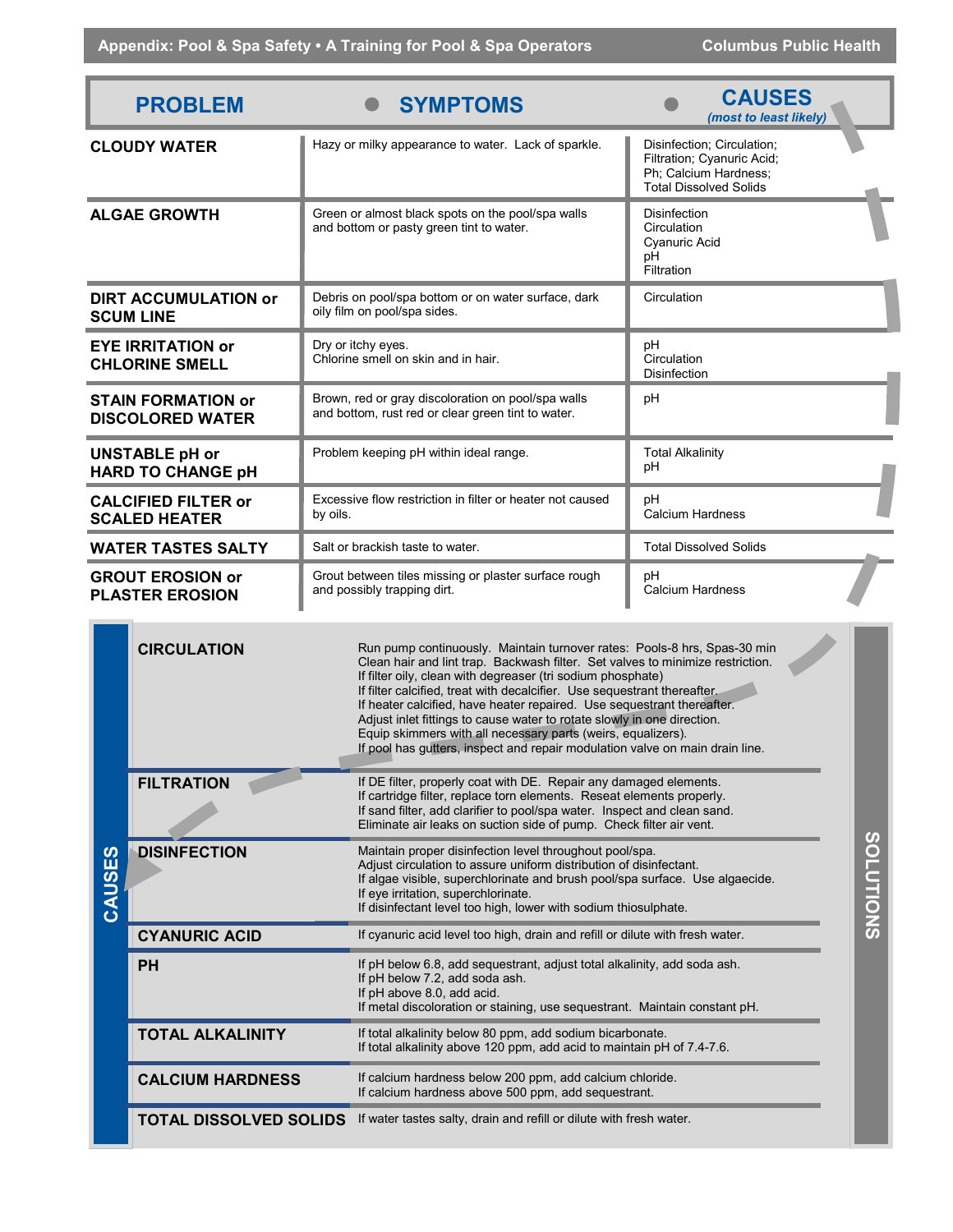Because temperature is an important factor in your pool or spa, you need to monitor it carefully. Doing so requires a calibrated thermometer. Calibrating is the process of ensuring that the measurements you are reading are accurate. A simple way to do this is by using the ice water method as illustrated below.

# **ICE WATER METHOD**



# **INSTRUCTIONS**

- 1. Fill a glass with ice and add cold water
	- This will make the water 32°F.
- 2. Place the thermometer in ice water and adjust to 32°F.
	- You should see the thermometer's manufacturer's instructions on how to adjust the reading. On a stem thermometer like the one shown in the picture above, you can do this by rotating the hex adjusting nut.
- 3. After adjusting, place in water again to ensure that the thermometer reads 32°F.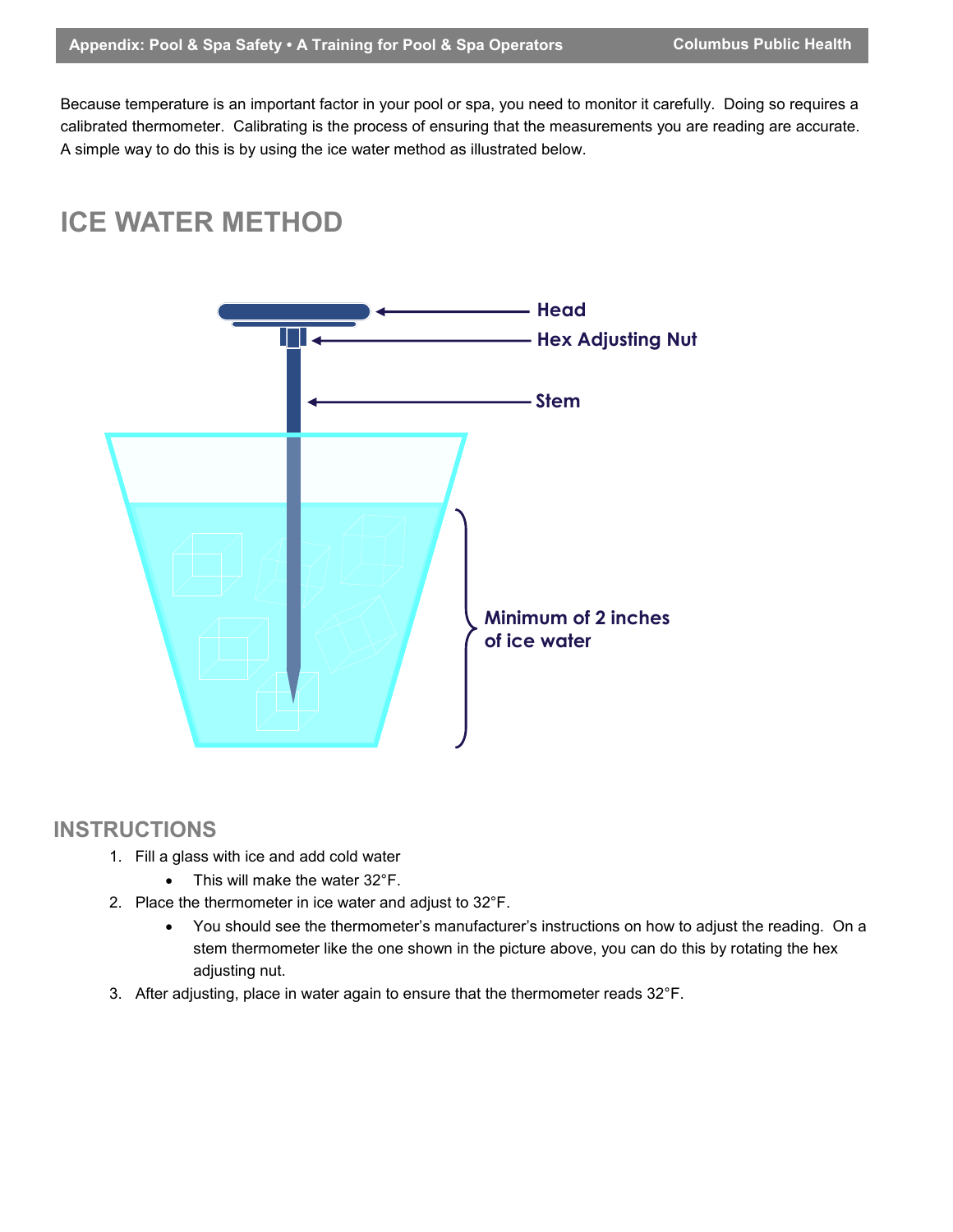# **VGB COMPLIANCE DIAGRAM FOR POOL & SPA DRAINS**

VGB = Virginia Graeme Baker Pool & Spa Safety Act



Diagram developed in accordance with the Ohio Administrative Code, with support from the Ohio Department of Health Environmental Engineering Section; Created 5/2011; Updated 2/2015.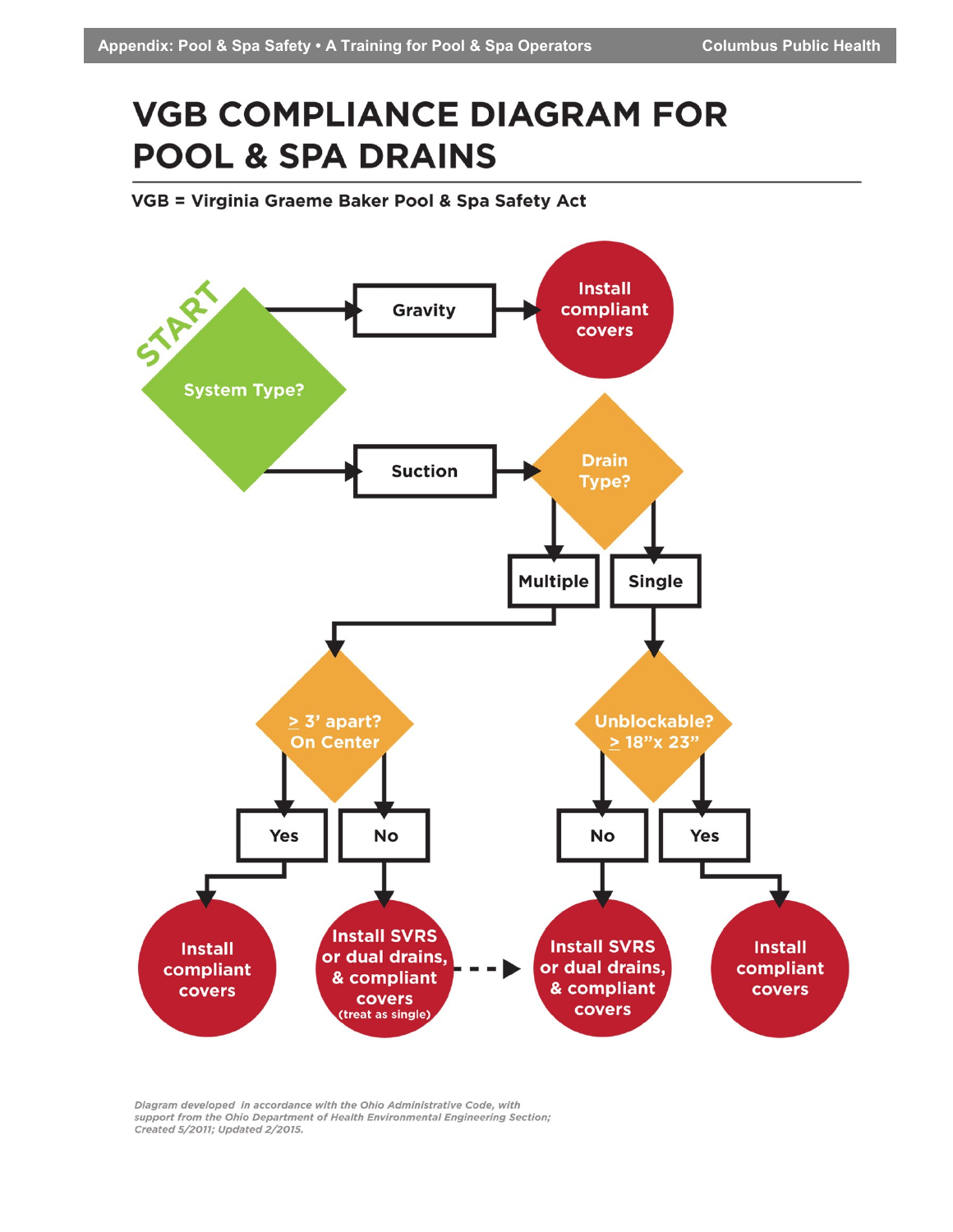# **HOW ARE ILLNESSES SPREAD AT AQUATIC FACILITIES?**

Communicable illnesses can be spread by swallowing, breathing, or having contact with contaminated water from swimming pools, spas, lakes, rivers, or oceans. These illnesses can cause a wide variety of symptoms, including skin, ear, respiratory, eye, and wound infections. The most commonly reported illness caused by exposure during swimming is diarrhea. Diarrheal illnesses can be caused by germs such as Crypto, short for *Cryptosporidium*, *Giardia*, *Shigella*, and *E. coli* O157:H7.

These illnesses are not spread by contact with blood. Most can be spread:

- By swallowing recreational water contaminated with the illness. Recreational water is water from swimming pools, hot tubs, jacuzzis, fountains, lakes, rivers, springs, ponds, or streams that can be contaminated with sewage or feces from humans or animals.
- Accidentally swallowing something that has come in contact with the stool of a person or animal infected with the germ.
- By swallowing the germ picked up from surfaces (such as lounge chairs, picnic tables, bathroom fixtures, changing tables) contaminated with stool from an infected person.

#### **HOW DO I PROTECT MYSELF AND MY FAMILY?**

Healthy Swimming behaviors are needed to protect you and your kids from recreational water illnesses and will help stop germs from getting in the pool in the first place. Here are six "P-L-E-As" that promote Healthy Swimming:

- 1. PLEASE don't swim when you have diarrhea.
- 2. PLEASE don't swallow the pool water.
- 3. PLEASE practice good hygiene. Take a shower before swimming and wash your hands after using the toilet or after changing diapers.
- 4. PLEASE take your kids on bathroom breaks or check diapers often.
- 5. PLEASE change diapers in a bathroom and not at poolside.
- 6. PLEASE wash your child thoroughly (especially the rear end) with soap and water before swimming.

#### **CRYPTOSPORIDIUM -** *CRYPTO*

Crypto is a germ that causes diarrhea. Crypto, short for *Cryptosporidium*, is found in infected people's stool and cannot be seen by the naked eye. This germ is protected by an outer shell that allows it to survive for long periods of time and makes it resistant to chlorine disinfection found in pools. During the past two decades, Crypto has become recognized as one of the most common causes of waterborne illness in the United States. The germ is found in every part of the United States and the world.

#### **GIARDIA**

*Giardia* is a germ that causes diarrhea. *Giardia* is found in infected people's stool and cannot be seen by the naked eye. This germ is protected by an outer shell that allows it to survive outside the body and in the environment for long periods of time. During the past two decades, *Giardia* has become recognized as one of the most common causes of waterborne illness (drinking water and recreational water) in the United States. The germ is found in every part of the United States and the world.

#### **SHIGELLA**

The *Shigella* bacteria pass from one infected person to the next. *Shigella* are present in the diarrheal stools of infected persons while they are sick and for a week or two afterwards. Most *Shigella* infections are the result of the bacterium passing from stools or soiled fingers of one person to the mouth of another person. *Shigella* infections can also be acquired by drinking or swimming in contaminated water. Water may become contaminated if sewage runs into it, or if someone with shigellosis swims in it.

#### **E. COLI 0157:H7**

*E. coli O157:H7* is one of hundreds of strains of the bacterium *Escherichia coli*. Although most strains are harmless and live in the intestines of healthy humans and animals, this strain produces a powerful toxin and can cause severe illness. Bacteria in diarrheal stools of infected persons can be passed from one person to another if hygiene or handwashing habits are inadequate. This is particularly likely among toddlers who are not toilet trained. Water contaminated with this germ could infect a healthy person who comes in contact with it.